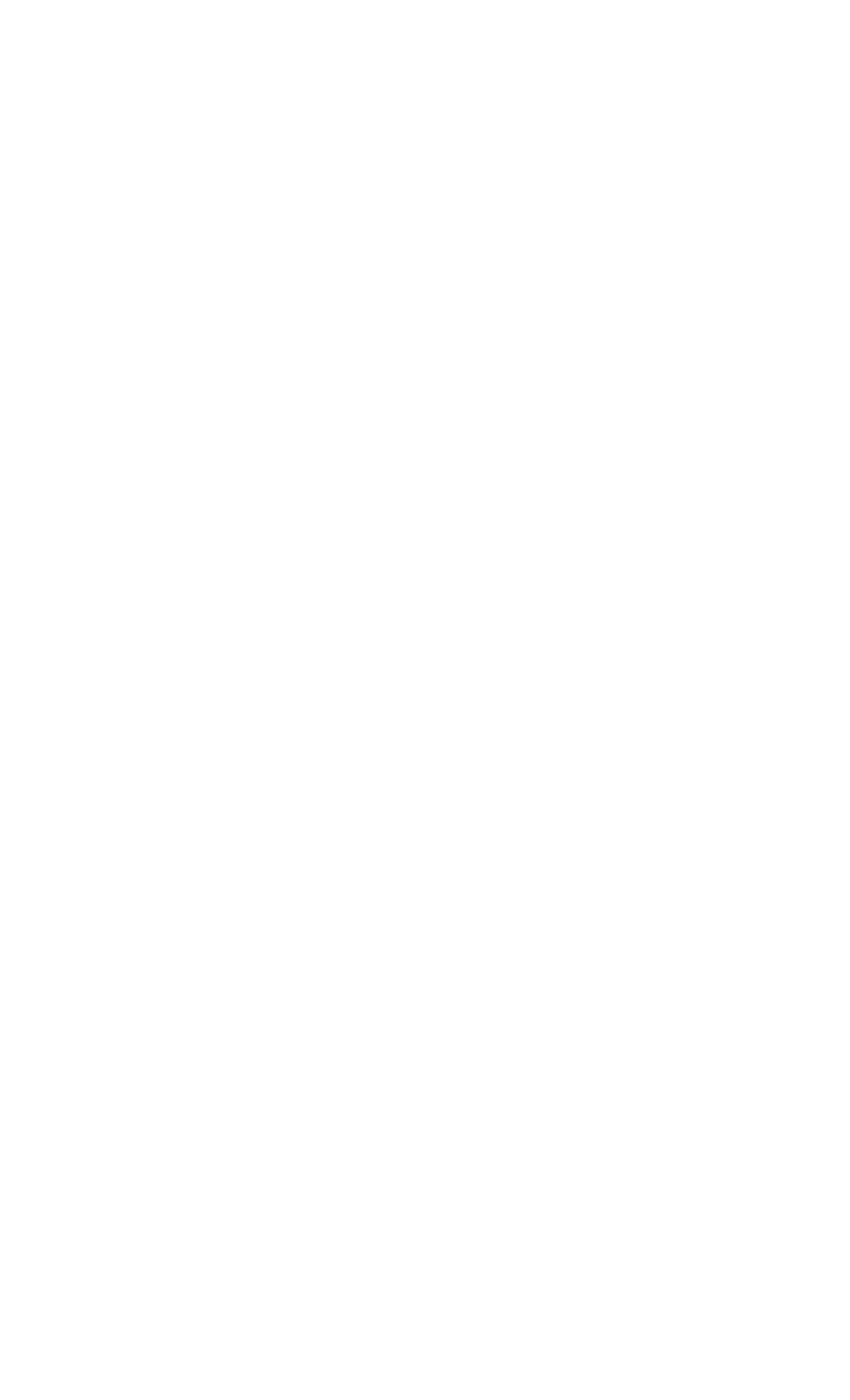# **INSTRUCTIONS 2019 BOWHUNTER SURVEY**

- 1. Post your survey form in a convenient spot such as your refrigerator door, mud room or garage entrance, etc., where you'll see it when you return from hunting.
- 2. For the appropriate date, enter the **number of hours hunted** in the morning (**am**) or afternoon (**pm**) or both if you hunted both am and pm (see example).
- 3. List the **county** where you hunted. If you hunted in a different location in the morning and afternoon, record the county you hunted each half of the day (see example).
- 4. Record the **ownership of the land** where you hunted and whether land was **posted, yes or no**. If you hunted in different locations in the morning and afternoon, record the land ownership and posted vs. Not posted for each half of the day (see example).
- 5. Enter the dominant **land type** where you hunted. If you hunted in the woods, enter 'w' for woods. If you hunted in a field, enter 'f' for fields. If you hunted along the edge of a field (clearing, opening), enter 'e' for edge. If you were hunting in an Urban setting, enter "u" for urban.
- 6. If you saw no animals or birds while hunting, **simply** leave the spaces blank or enter 0.
- 7. If you observed any of the animals and birds listed, enter the **number of animals or birds seen** under the animals or birds column (see example). Do not record second or third sightings of the same animal or bird on the same hunt as more than one animal or bird sighted; if you see what you feel is the same animal or bird on different hunts, record it for each hunt.
- 8. For the deer you see, please record the **number of spike and fork antlered bucks, adult does and fawns**. If you are not **completely sure** of a deer's sex, record it as an unknown. If you killed a deer, **record the number of deer killed by sex. A forked antlered deer will have at least two points on one antler.**
- 9. Enter the type of weapon used while hunting. Enter "L" for long bow, "C" for compound bow, "R" for a recurve and "X" for crossbow.
- 10. At the end of the survey period or if you stop hunting before Buck Firearms Season, return the daily record form by taping the folded forms and attaching a stamp where indicated.

#### **THANKS FOR YOUR HELP!!**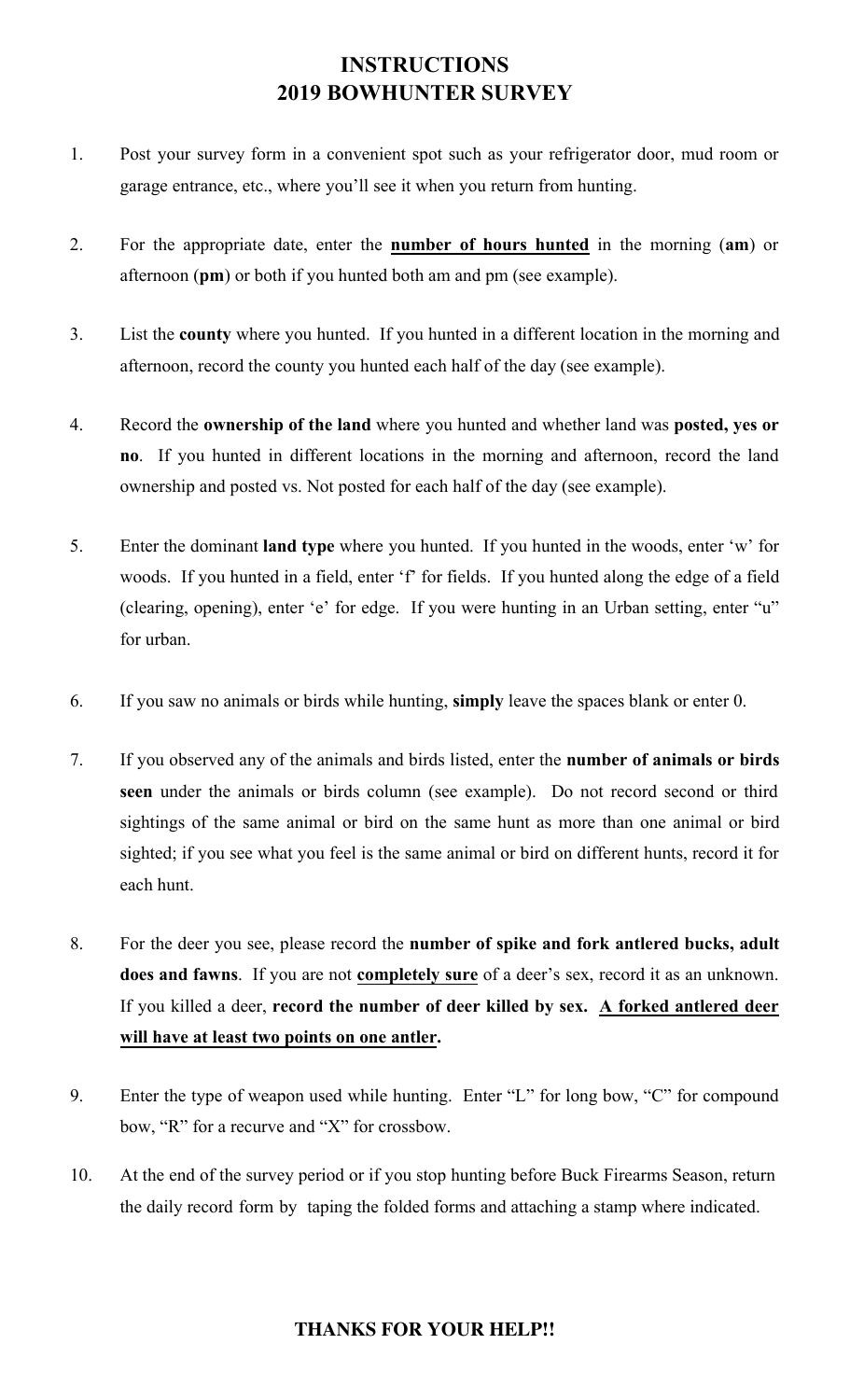## **2019 WEST VIRGINIA BOWHUNTER SURVEY**

| Please enter your DNR ID number.                                                                                                                                                                                                     |                                                                                                                                        |              |                 |             |                                                               |                         |
|--------------------------------------------------------------------------------------------------------------------------------------------------------------------------------------------------------------------------------------|----------------------------------------------------------------------------------------------------------------------------------------|--------------|-----------------|-------------|---------------------------------------------------------------|-------------------------|
| Is the deer population in the area you hunt most (circle)? 1. Increasing 2. Decreasing 3. Constant                                                                                                                                   |                                                                                                                                        |              |                 |             |                                                               |                         |
| List the County<br>Compared to last year, were deer racks this year (circle)? 1. Smaller                                                                                                                                             |                                                                                                                                        |              |                 |             | 2. Larger 3. About the same                                   |                         |
| Is the oak mast (acorns) this year in the area you hunt (circle)? 1. Abundant                                                                                                                                                        |                                                                                                                                        |              |                 |             | 2. Common                                                     | 3. Scarce               |
| Do you watch tv shows about deer hunting? 1. Yes                                                                                                                                                                                     | If yes, what are your favorite shows?                                                                                                  |              | 2. No           |             |                                                               |                         |
| Did you hunt with a crossbow during the 2019 deer archery season?                                                                                                                                                                    | If Yes, did you previously hunt with a compound, longbow or recurve?<br>If Yes, did you also hunt with a compound, longbow or recurve? |              |                 |             | 1. Yes<br>1. Yes<br>1. Yes                                    | 2. No<br>2. No<br>2. No |
| Did you participate in the new Mountaineer Heritage Season in January 2019(circle)? 1. Yes                                                                                                                                           |                                                                                                                                        |              |                 |             |                                                               | 2. No                   |
| If question 9 is Yes, what weapon did you use during that season?                                                                                                                                                                    |                                                                                                                                        |              |                 |             |                                                               |                         |
| $\qquad$ Bow                                                                                                                                                                                                                         |                                                                                                                                        | Muzzleloader |                 | $\Box$ Both |                                                               |                         |
| Do you put out trail cameras for deer observation/scouting?                                                                                                                                                                          |                                                                                                                                        |              |                 |             |                                                               | 2. No                   |
| If yes, how many do you put out during the season?<br>If yes, what is your favorite brand of trail cameras?                                                                                                                          |                                                                                                                                        |              |                 |             | 1. Yes                                                        |                         |
| What method of hunting did you use during the 2019 bowhunting season (circle all that apply)?                                                                                                                                        |                                                                                                                                        |              |                 |             |                                                               |                         |
| Tree Stand                                                                                                                                                                                                                           | Ground Blind                                                                                                                           |              |                 |             | Stalking Other (list)<br><u>Other (list)</u>                  |                         |
| How many deer did you pass up during the 2019 West Virginia bow season that you could have legally                                                                                                                                   |                                                                                                                                        |              |                 |             |                                                               |                         |
| harvested?                                                                                                                                                                                                                           |                                                                                                                                        |              |                 |             |                                                               |                         |
| Antlered Bucks                                                                                                                                                                                                                       |                                                                                                                                        |              | Antlerless Deer |             |                                                               |                         |
| If you did pass up a deer for question 13 why did you do that (circle all that apply)?,<br>a. Already have enough vension<br>b. Waiting for a larger animal<br>c. Needed more tags for archery season<br>d. Other(s) $\qquad \qquad$ |                                                                                                                                        |              |                 |             |                                                               |                         |
| Are you a member of an outdoor or hunting based organization? 1.Yes 2. No                                                                                                                                                            |                                                                                                                                        |              |                 |             |                                                               |                         |
|                                                                                                                                                                                                                                      |                                                                                                                                        |              |                 |             |                                                               |                         |
| Are you aware that the DNR holds Sportman's meetings each year and solicits comments on regulations?                                                                                                                                 |                                                                                                                                        |              |                 |             |                                                               |                         |
| 1. Yes 2. No                                                                                                                                                                                                                         |                                                                                                                                        |              |                 |             | If yes, did you attend or submit comments (circle one)?       |                         |
| a. Attended meeting                                                                                                                                                                                                                  |                                                                                                                                        |              |                 |             | c. Attended meeting and submitted written comments            |                         |
| b. Did not attend meeting                                                                                                                                                                                                            |                                                                                                                                        |              |                 |             | d. Did not attend meeting and did not submit written comments |                         |
| Remarks or observations (please include unusual experiences, your opinion on hunting season regulations, weather,<br>etc.)                                                                                                           |                                                                                                                                        |              |                 |             |                                                               |                         |

# **PLEASE RETURN BY DECEMBER 31**

 $\_$  ,  $\_$  ,  $\_$  ,  $\_$  ,  $\_$  ,  $\_$  ,  $\_$  ,  $\_$  ,  $\_$  ,  $\_$  ,  $\_$  ,  $\_$  ,  $\_$  ,  $\_$  ,  $\_$  ,  $\_$  ,  $\_$  ,  $\_$  ,  $\_$  ,  $\_$  ,  $\_$  ,  $\_$  ,  $\_$  ,  $\_$  ,  $\_$  ,  $\_$  ,  $\_$  ,  $\_$  ,  $\_$  ,  $\_$  ,  $\_$  ,  $\_$  ,  $\_$  ,  $\_$  ,  $\_$  ,  $\_$  ,  $\_$  , \_\_\_\_\_\_\_\_\_\_\_\_\_\_\_\_\_\_\_\_\_\_\_\_\_\_\_\_\_\_\_\_\_\_\_\_\_\_\_\_\_\_\_\_\_\_\_\_\_\_\_\_\_\_\_\_\_\_\_\_\_\_\_\_\_\_\_\_\_\_\_\_\_\_\_\_\_\_\_\_\_\_\_\_\_\_\_\_\_\_\_\_\_\_\_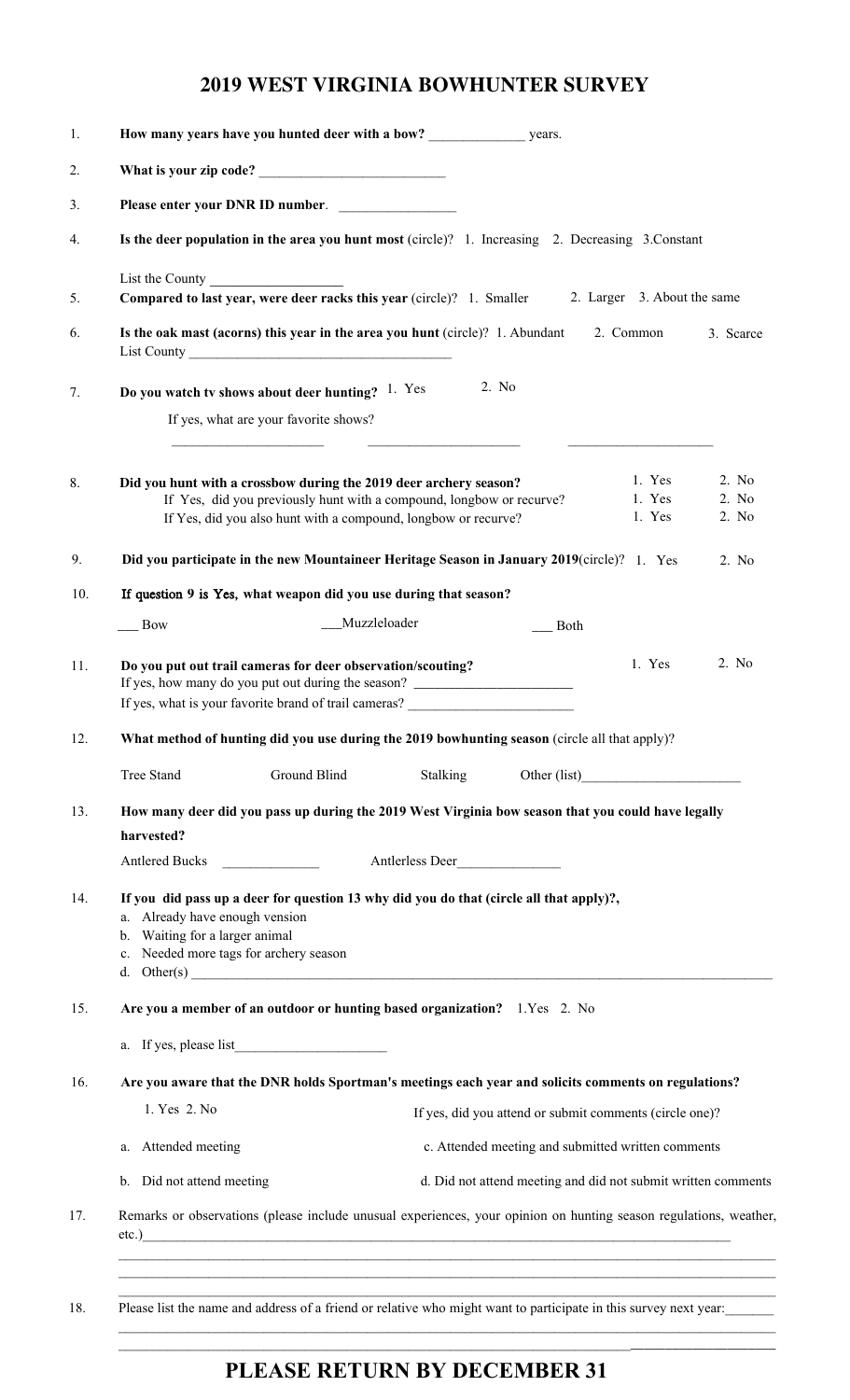|                       |            |                      | 2019        |                      |                     |    |                        |    |                      |    |                        |    |                         |                                                |    |                   |    |                      |             |    |                         |    |                                       |                        |    |    |                         |    |                                                                    |    |                      |              |                                   |                          |             |                          |                              | WEST VIRGINIA BOWHUNTER SURVEY DAILY RECORD                                    |                                                                                                                                                                              |                                                              |
|-----------------------|------------|----------------------|-------------|----------------------|---------------------|----|------------------------|----|----------------------|----|------------------------|----|-------------------------|------------------------------------------------|----|-------------------|----|----------------------|-------------|----|-------------------------|----|---------------------------------------|------------------------|----|----|-------------------------|----|--------------------------------------------------------------------|----|----------------------|--------------|-----------------------------------|--------------------------|-------------|--------------------------|------------------------------|--------------------------------------------------------------------------------|------------------------------------------------------------------------------------------------------------------------------------------------------------------------------|--------------------------------------------------------------|
| Tuesday<br>October 15 |            | Monday<br>October 14 |             | Sunday<br>October 13 |                     |    | Saturday<br>October 12 |    | Friday<br>October 11 |    | Thursday<br>October 10 |    | Wednesday<br>October 09 | $\frac{\Gamma \text{weak}}{\text{October 08}}$ |    | Monday October 07 |    | Sunday<br>October 06 |             |    | Saturday<br>October 05  |    | ${\rm Friday} \over {\rm October~04}$ | Thursday<br>October 03 |    |    | We dnesday October 02   |    | $\begin{array}{c} \text{Theaday} \\ \text{October 01} \end{array}$ |    | Monday<br>October 30 | September 29 | Sunday                            | Saturday<br>September 28 |             |                          | <b>EXAMPLE</b>               | Month/Day                                                                      | いいにはいい                                                                                                                                                                       | Please enter appropriate letter for land ownership.          |
| $_{\rm Nd}$           | $_{\rm N}$ | PМ                   | $_{\rm NN}$ | PМ                   | $\Delta \mathbf{M}$ | PМ | $\mathbb N$            | PМ | $\Delta \mathbf{M}$  | PМ | $_{\rm AN}$            | PМ | $\mathbb N$             | $\frac{\text{AM}}{\text{PM}}$                  | PМ |                   | AM | $_{\rm PM}$          | $\mathbb N$ | PM | $\overline{\mathbf{K}}$ | PМ | $\geq$                                | PМ                     | ΚĀ | PМ | $\overline{\mathbf{M}}$ | PМ | $\mathbb N$                                                        | PМ | $\geq$               | PМ           | $\overline{\texttt{N}\texttt{V}}$ | $_{\rm PM}$              | $_{\rm AM}$ | PМ                       | $\mathbb{R}^N$               |                                                                                |                                                                                                                                                                              |                                                              |
|                       |            |                      |             |                      |                     |    |                        |    |                      |    |                        |    |                         |                                                |    |                   |    |                      |             |    |                         |    |                                       |                        |    |    |                         |    |                                                                    |    |                      |              |                                   |                          |             | $\bm{\omega}$            | <b>UT</b>                    | Hours<br>Hunted                                                                |                                                                                                                                                                              |                                                              |
|                       |            |                      |             |                      |                     |    |                        |    |                      |    |                        |    |                         |                                                |    |                   |    |                      |             |    |                         |    |                                       |                        |    |    |                         |    |                                                                    |    |                      |              |                                   |                          |             | <b>Randolph</b>          | Randolph                     | County                                                                         | $P$ Fersonal property (you own the land)<br>Frivately owned by someone other than you<br>Company land (timber coal, power, etc.)<br>State owned land<br>National forest land |                                                              |
|                       |            |                      |             |                      |                     |    |                        |    |                      |    |                        |    |                         |                                                |    |                   |    |                      |             |    |                         |    |                                       |                        |    |    |                         |    |                                                                    |    |                      |              |                                   |                          |             | $\Box$                   | ᠊ᠯ                           | Land<br>Ownership                                                              |                                                                                                                                                                              |                                                              |
|                       |            |                      |             |                      |                     |    |                        |    |                      |    |                        |    |                         |                                                |    |                   |    |                      |             |    |                         |    |                                       |                        |    |    |                         |    |                                                                    |    |                      |              |                                   |                          |             | Z                        | $\mathbf{z}$                 | Posted<br>Yes/No                                                               |                                                                                                                                                                              | Land<br>Posted                                               |
|                       |            |                      |             |                      |                     |    |                        |    |                      |    |                        |    |                         |                                                |    |                   |    |                      |             |    |                         |    |                                       |                        |    |    |                         |    |                                                                    |    |                      |              |                                   |                          |             | ⋞                        | 뉙                            | Field (F),<br>Woods (W),<br>Edge (E) or<br>Urban(U)                            |                                                                                                                                                                              | Land<br>Type                                                 |
|                       |            |                      |             |                      |                     |    |                        |    |                      |    |                        |    |                         |                                                |    |                   |    |                      |             |    |                         |    |                                       |                        |    |    |                         |    |                                                                    |    |                      |              |                                   |                          |             | $\overline{\phantom{a}}$ | $\bullet$                    | Spike                                                                          |                                                                                                                                                                              |                                                              |
|                       |            |                      |             |                      |                     |    |                        |    |                      |    |                        |    |                         |                                                |    |                   |    |                      |             |    |                         |    |                                       |                        |    |    |                         |    |                                                                    |    |                      |              |                                   |                          |             | N                        | $\blacksquare$               | Antlered<br>Bucks<br>Seen<br>Forked                                            |                                                                                                                                                                              |                                                              |
|                       |            |                      |             |                      |                     |    |                        |    |                      |    |                        |    |                         |                                                |    |                   |    |                      |             |    |                         |    |                                       |                        |    |    |                         |    |                                                                    |    |                      |              |                                   |                          |             | ω                        | <b>UI</b>                    | Adult Does<br>Seen                                                             | NEW SCRAPES SEEN AND                                                                                                                                                         |                                                              |
|                       |            |                      |             |                      |                     |    |                        |    |                      |    |                        |    |                         |                                                |    |                   |    |                      |             |    |                         |    |                                       |                        |    |    |                         |    |                                                                    |    |                      |              |                                   |                          |             | $\bullet$                | $\bullet$                    | $_{\rm{Favns}}$ $_{\rm{Seen}}$                                                 |                                                                                                                                                                              |                                                              |
|                       |            |                      |             |                      |                     |    |                        |    |                      |    |                        |    |                         |                                                |    |                   |    |                      |             |    |                         |    |                                       |                        |    |    |                         |    |                                                                    |    |                      |              |                                   |                          |             | $\bullet$                | $\bullet$                    | Unknown<br>Deer<br>Seen                                                        | PLEASE RECORD NUMBER SEEN, DEER KILLED,                                                                                                                                      | DEER                                                         |
|                       |            |                      |             |                      |                     |    |                        |    |                      |    |                        |    |                         |                                                |    |                   |    |                      |             |    |                         |    |                                       |                        |    |    |                         |    |                                                                    |    |                      |              |                                   |                          |             | $\bullet$                | $\bullet$                    | $\,\leq$<br>Deer<br>Killed                                                     |                                                                                                                                                                              |                                                              |
|                       |            |                      |             |                      |                     |    |                        |    |                      |    |                        |    |                         |                                                |    |                   |    |                      |             |    |                         |    |                                       |                        |    |    |                         |    |                                                                    |    |                      |              |                                   |                          |             | $\bullet$                | $\bullet$                    | $\blacksquare$                                                                 |                                                                                                                                                                              |                                                              |
|                       |            |                      |             |                      |                     |    |                        |    |                      |    |                        |    |                         |                                                |    |                   |    |                      |             |    |                         |    |                                       |                        |    |    |                         |    |                                                                    |    |                      |              |                                   |                          |             | $\bullet$                | $\bullet$                    | $\begin{array}{c} {\rm New} \\ {\rm Scapes} \end{array}$                       | <b>BUCKS CHASING DOES</b>                                                                                                                                                    |                                                              |
|                       |            |                      |             |                      |                     |    |                        |    |                      |    |                        |    |                         |                                                |    |                   |    |                      |             |    |                         |    |                                       |                        |    |    |                         |    |                                                                    |    |                      |              |                                   |                          |             | $\overline{\phantom{a}}$ | $\bullet$                    | $\begin{array}{c}\n\text{Bucks} \\ \text{Chasing} \\ \text{Does}\n\end{array}$ |                                                                                                                                                                              |                                                              |
|                       |            |                      |             |                      |                     |    |                        |    |                      |    |                        |    |                         |                                                |    |                   |    |                      |             |    |                         |    |                                       |                        |    |    |                         |    |                                                                    |    |                      |              |                                   |                          |             | $\bullet$                | $\bullet$                    | Bears<br>Seen                                                                  |                                                                                                                                                                              |                                                              |
|                       |            |                      |             |                      |                     |    |                        |    |                      |    |                        |    |                         |                                                |    |                   |    |                      |             |    |                         |    |                                       |                        |    |    |                         |    |                                                                    |    |                      |              |                                   |                          |             | ω                        | 4                            | Squirrels<br>Seen                                                              |                                                                                                                                                                              |                                                              |
|                       |            |                      |             |                      |                     |    |                        |    |                      |    |                        |    |                         |                                                |    |                   |    |                      |             |    |                         |    |                                       |                        |    |    |                         |    |                                                                    |    |                      |              |                                   |                          |             | $\bullet$                | $\overline{a}$               | $_{\mbox{Tutkeys}}$ Seen                                                       |                                                                                                                                                                              |                                                              |
|                       |            |                      |             |                      |                     |    |                        |    |                      |    |                        |    |                         |                                                |    |                   |    |                      |             |    |                         |    |                                       |                        |    |    |                         |    |                                                                    |    |                      |              |                                   |                          |             | $\bullet$                | $\boldsymbol{\omega}$        | $\rm{Grouse}$ $\rm{Seen}$                                                      | PLEASE RECORD NUMBER SEEN!                                                                                                                                                   |                                                              |
|                       |            |                      |             |                      |                     |    |                        |    |                      |    |                        |    |                         |                                                |    |                   |    |                      |             |    |                         |    |                                       |                        |    |    |                         |    |                                                                    |    |                      |              |                                   |                          |             | $\bullet$                | ⊨                            | ${\bf R} {\rm accons}$ Seen                                                    |                                                                                                                                                                              | <b>OTHER WILDLIFE</b>                                        |
|                       |            |                      |             |                      |                     |    |                        |    |                      |    |                        |    |                         |                                                |    |                   |    |                      |             |    |                         |    |                                       |                        |    |    |                         |    |                                                                    |    |                      |              |                                   |                          |             | $\blacksquare$           | $\bullet$                    | $_{\mathrm{Des}}^{\mathrm{Dogs}}$                                              |                                                                                                                                                                              |                                                              |
|                       |            |                      |             |                      |                     |    |                        |    |                      |    |                        |    |                         |                                                |    |                   |    |                      |             |    |                         |    |                                       |                        |    |    |                         |    |                                                                    |    |                      |              |                                   |                          |             | $\bullet$                | $\blacksquare$               | <b>Bobcats</b><br>Seen                                                         |                                                                                                                                                                              |                                                              |
|                       |            |                      |             |                      |                     |    |                        |    |                      |    |                        |    |                         |                                                |    |                   |    |                      |             |    |                         |    |                                       |                        |    |    |                         |    |                                                                    |    |                      |              |                                   |                          |             | $\bullet$                | $\bullet$                    | Foxes<br>Seen                                                                  |                                                                                                                                                                              |                                                              |
|                       |            |                      |             |                      |                     |    |                        |    |                      |    |                        |    |                         |                                                |    |                   |    |                      |             |    |                         |    |                                       |                        |    |    |                         |    |                                                                    |    |                      |              |                                   |                          |             | $\bullet$                | $\bullet$                    | $\frac{Coyotes}{Sen}$                                                          |                                                                                                                                                                              |                                                              |
|                       |            |                      |             |                      |                     |    |                        |    |                      |    |                        |    |                         |                                                |    |                   |    |                      |             |    |                         |    |                                       |                        |    |    |                         |    |                                                                    |    |                      |              |                                   |                          |             |                          | o o                          | Rabbits<br>Seen                                                                |                                                                                                                                                                              |                                                              |
|                       |            |                      |             |                      |                     |    |                        |    |                      |    |                        |    |                         |                                                |    |                   |    |                      |             |    |                         |    |                                       |                        |    |    |                         |    |                                                                    |    |                      |              |                                   |                          |             |                          |                              | $_{\rm Eik}^{\rm HK}$                                                          |                                                                                                                                                                              |                                                              |
|                       |            |                      |             |                      |                     |    |                        |    |                      |    |                        |    |                         |                                                |    |                   |    |                      |             |    |                         |    |                                       |                        |    |    |                         |    |                                                                    |    |                      |              |                                   |                          |             |                          |                              | $\frac{\text{Wepon}}{\text{I}}$                                                | L. Long Bow<br>C. Compound<br>R. Recurve<br>X. Crossbow                                                                                                                      | Enter<br>appropriate<br>letter for<br>Weapon<br>Type<br>Type |
|                       |            |                      |             |                      |                     |    |                        |    |                      |    |                        |    |                         |                                                |    |                   |    |                      |             |    |                         |    |                                       |                        |    |    |                         |    |                                                                    |    |                      |              |                                   |                          |             |                          | PLEASE RETURN BY DECEMBER 31 |                                                                                |                                                                                                                                                                              |                                                              |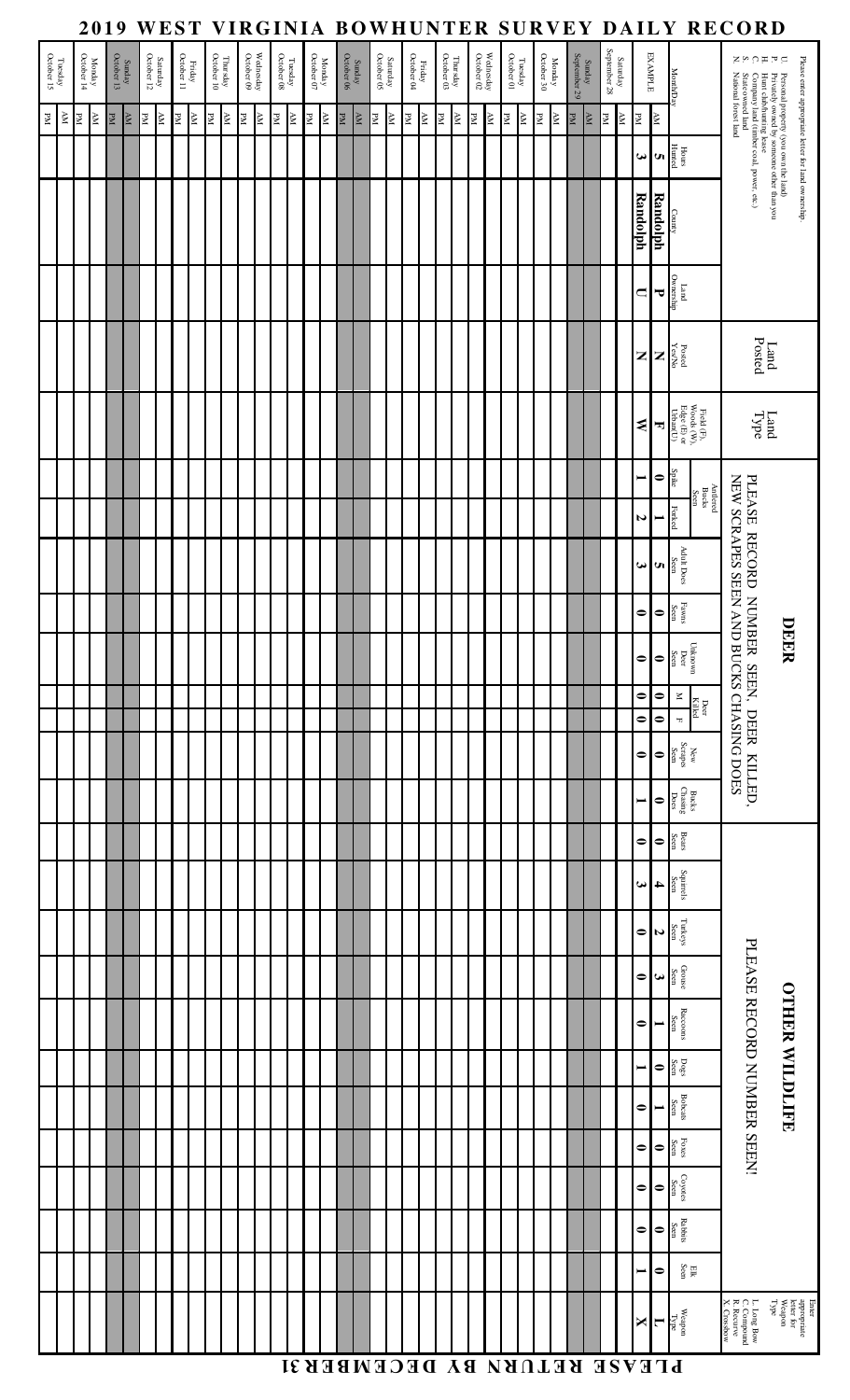|                  |                     |    | 2019                                                                    |    |                         |    |                        |                |                         |    |                                                |    |                               |    |                                           |                        |    |                      |    |                                                                     |    |                         |                                        |                |                           |    |                      |    |                         |                                  |                              |                                                                   |                |                         |           | WEST VIRGINIA BOWHUNTER SURVEY DAILY RECORD                                                                                                                                                                   |                                                                                                                                                                             |                                                      |
|------------------|---------------------|----|-------------------------------------------------------------------------|----|-------------------------|----|------------------------|----------------|-------------------------|----|------------------------------------------------|----|-------------------------------|----|-------------------------------------------|------------------------|----|----------------------|----|---------------------------------------------------------------------|----|-------------------------|----------------------------------------|----------------|---------------------------|----|----------------------|----|-------------------------|----------------------------------|------------------------------|-------------------------------------------------------------------|----------------|-------------------------|-----------|---------------------------------------------------------------------------------------------------------------------------------------------------------------------------------------------------------------|-----------------------------------------------------------------------------------------------------------------------------------------------------------------------------|------------------------------------------------------|
| November 03 $\,$ | Sunday              |    | $\begin{array}{c} \text{Structureay} \\ \text{November 02} \end{array}$ |    | Friday<br>November 01   |    | Thursday<br>October 31 |                | Wednesday<br>October 30 |    | $\frac{\Gamma \text{weak}}{\text{October 29}}$ |    | Monday<br>October 28          |    | $\frac{\text{Sunday}}{\text{October 27}}$ | Saturday<br>October 26 |    | Friday<br>October 25 |    | $\begin{array}{c} \mbox{Thus day} \\ \mbox{October 24} \end{array}$ |    | Wednesday<br>October 23 | ${\rm Tuesday} \atop {\rm October~22}$ |                | Monday<br>October 21      |    | Sunday<br>October 20 |    | Saturday<br>October 19  |                                  | $_{\rm Friday}^{\rm Friday}$ | $\begin{array}{c} {\rm Thus day} \\ {\rm October~17} \end{array}$ |                | Wednesday<br>October 16 |           | <b>MonthDay</b>                                                                                                                                                                                               | ZAOHFG                                                                                                                                                                      | Please enter appropriate letter for land ownership.  |
| N <sub>H</sub>   | $\Delta \mathbf{M}$ | PМ | K                                                                       | PМ | $\overline{\mathbb{R}}$ | PМ | $\mathbb N$            | $\mathbb{R}^N$ | $\overline{\mathbf{N}}$ | PМ | ${\bf AM}$                                     | PМ | $\overline{\text{K}\text{V}}$ | PМ | $\overline{\mathbf{N}}$                   | AM<br>R                | PM | $\mathbb N$          | EM | $\overline{\mathbf{x}}$                                             | PМ | NА                      | PМ                                     | $\mathbb{R}^N$ | $\frac{\Delta M}{\rm PM}$ | PМ | $_{\rm NN}$          | PМ | $\overline{\mathbf{K}}$ | $\ensuremath{\mathbb{R}}\xspace$ | $\Delta \mathbf{M}$          | PМ                                                                | $\mathbb{R}^N$ | PМ                      | <b>AM</b> |                                                                                                                                                                                                               |                                                                                                                                                                             |                                                      |
|                  |                     |    |                                                                         |    |                         |    |                        |                |                         |    |                                                |    |                               |    |                                           |                        |    |                      |    |                                                                     |    |                         |                                        |                |                           |    |                      |    |                         |                                  |                              |                                                                   |                |                         |           | Hours<br>Hunted                                                                                                                                                                                               |                                                                                                                                                                             |                                                      |
|                  |                     |    |                                                                         |    |                         |    |                        |                |                         |    |                                                |    |                               |    |                                           |                        |    |                      |    |                                                                     |    |                         |                                        |                |                           |    |                      |    |                         |                                  |                              |                                                                   |                |                         |           | <b>County</b>                                                                                                                                                                                                 | $P$ Fersonal property (you own the land)<br>Frivately owned by someone other than you<br>Company land (timer coal, power, etc.)<br>State owned land<br>National forest land |                                                      |
|                  |                     |    |                                                                         |    |                         |    |                        |                |                         |    |                                                |    |                               |    |                                           |                        |    |                      |    |                                                                     |    |                         |                                        |                |                           |    |                      |    |                         |                                  |                              |                                                                   |                |                         |           | Land<br>Ownership                                                                                                                                                                                             |                                                                                                                                                                             |                                                      |
|                  |                     |    |                                                                         |    |                         |    |                        |                |                         |    |                                                |    |                               |    |                                           |                        |    |                      |    |                                                                     |    |                         |                                        |                |                           |    |                      |    |                         |                                  |                              |                                                                   |                |                         |           | $_{\rm PesNlo}^{\rm Dord}$                                                                                                                                                                                    |                                                                                                                                                                             | Land<br>Posted                                       |
|                  |                     |    |                                                                         |    |                         |    |                        |                |                         |    |                                                |    |                               |    |                                           |                        |    |                      |    |                                                                     |    |                         |                                        |                |                           |    |                      |    |                         |                                  |                              |                                                                   |                |                         |           | $\begin{array}{l} \mathrm{Field} \left( \mathrm{F} \right), \\ \mathrm{Woods} \left( \mathrm{W} \right), \\ \mathrm{Edge} \left( \mathrm{E} \right) \, \mathrm{or} \\ \mathrm{Urban}(\mathrm{U}) \end{array}$ |                                                                                                                                                                             | Land<br>Type                                         |
|                  |                     |    |                                                                         |    |                         |    |                        |                |                         |    |                                                |    |                               |    |                                           |                        |    |                      |    |                                                                     |    |                         |                                        |                |                           |    |                      |    |                         |                                  |                              |                                                                   |                |                         |           | Spike                                                                                                                                                                                                         |                                                                                                                                                                             |                                                      |
|                  |                     |    |                                                                         |    |                         |    |                        |                |                         |    |                                                |    |                               |    |                                           |                        |    |                      |    |                                                                     |    |                         |                                        |                |                           |    |                      |    |                         |                                  |                              |                                                                   |                |                         |           | Antlered<br>Bucks<br>Seen<br>Forked                                                                                                                                                                           | NEW SCRAPES SEEN AND                                                                                                                                                        |                                                      |
|                  |                     |    |                                                                         |    |                         |    |                        |                |                         |    |                                                |    |                               |    |                                           |                        |    |                      |    |                                                                     |    |                         |                                        |                |                           |    |                      |    |                         |                                  |                              |                                                                   |                |                         |           | Adult Does<br>Seen                                                                                                                                                                                            |                                                                                                                                                                             |                                                      |
|                  |                     |    |                                                                         |    |                         |    |                        |                |                         |    |                                                |    |                               |    |                                           |                        |    |                      |    |                                                                     |    |                         |                                        |                |                           |    |                      |    |                         |                                  |                              |                                                                   |                |                         |           | Fawns<br>Seen                                                                                                                                                                                                 |                                                                                                                                                                             |                                                      |
|                  |                     |    |                                                                         |    |                         |    |                        |                |                         |    |                                                |    |                               |    |                                           |                        |    |                      |    |                                                                     |    |                         |                                        |                |                           |    |                      |    |                         |                                  |                              |                                                                   |                |                         |           | $\subset$<br>Jnknown<br>Deer<br>Seen                                                                                                                                                                          | PLEASE RECORD NUMBER SEEN, DEER                                                                                                                                             | DEER                                                 |
|                  |                     |    |                                                                         |    |                         |    |                        |                |                         |    |                                                |    |                               |    |                                           |                        |    |                      |    |                                                                     |    |                         |                                        |                |                           |    |                      |    |                         |                                  |                              |                                                                   |                |                         |           | $\mathbf x$<br>Deer<br>Killed<br>$\mathbb T$                                                                                                                                                                  |                                                                                                                                                                             |                                                      |
|                  |                     |    |                                                                         |    |                         |    |                        |                |                         |    |                                                |    |                               |    |                                           |                        |    |                      |    |                                                                     |    |                         |                                        |                |                           |    |                      |    |                         |                                  |                              |                                                                   |                |                         |           | $\begin{array}{c} {\rm New} \\ {\rm Scapes} \\ {\rm Qem} \end{array}$                                                                                                                                         | <b>BUCKS CHASING DOES</b>                                                                                                                                                   |                                                      |
|                  |                     |    |                                                                         |    |                         |    |                        |                |                         |    |                                                |    |                               |    |                                           |                        |    |                      |    |                                                                     |    |                         |                                        |                |                           |    |                      |    |                         |                                  |                              |                                                                   |                |                         |           | $\begin{array}{c} \text{Buck} \\ \text{Chasing} \\ \text{Does} \end{array}$                                                                                                                                   | KILLED,                                                                                                                                                                     |                                                      |
|                  |                     |    |                                                                         |    |                         |    |                        |                |                         |    |                                                |    |                               |    |                                           |                        |    |                      |    |                                                                     |    |                         |                                        |                |                           |    |                      |    |                         |                                  |                              |                                                                   |                |                         |           | Bears<br>Seen                                                                                                                                                                                                 |                                                                                                                                                                             |                                                      |
|                  |                     |    |                                                                         |    |                         |    |                        |                |                         |    |                                                |    |                               |    |                                           |                        |    |                      |    |                                                                     |    |                         |                                        |                |                           |    |                      |    |                         |                                  |                              |                                                                   |                |                         |           | $\begin{array}{c} \mbox{Squirels} \\ \mbox{Seen} \end{array}$                                                                                                                                                 |                                                                                                                                                                             |                                                      |
|                  |                     |    |                                                                         |    |                         |    |                        |                |                         |    |                                                |    |                               |    |                                           |                        |    |                      |    |                                                                     |    |                         |                                        |                |                           |    |                      |    |                         |                                  |                              |                                                                   |                |                         |           | ${\rm Tu} {\rm key} {\rm s}$ Seen                                                                                                                                                                             |                                                                                                                                                                             |                                                      |
|                  |                     |    |                                                                         |    |                         |    |                        |                |                         |    |                                                |    |                               |    |                                           |                        |    |                      |    |                                                                     |    |                         |                                        |                |                           |    |                      |    |                         |                                  |                              |                                                                   |                |                         |           | $\begin{array}{c} \textrm{Grouse} \\ \textrm{Sen} \end{array}$                                                                                                                                                | PLEASE RECORD NUMBER SEEN!                                                                                                                                                  |                                                      |
|                  |                     |    |                                                                         |    |                         |    |                        |                |                         |    |                                                |    |                               |    |                                           |                        |    |                      |    |                                                                     |    |                         |                                        |                |                           |    |                      |    |                         |                                  |                              |                                                                   |                |                         |           | ${\bf R} {\rm accons}$ Seen                                                                                                                                                                                   |                                                                                                                                                                             | <b>OTHER WILDLIFE</b>                                |
|                  |                     |    |                                                                         |    |                         |    |                        |                |                         |    |                                                |    |                               |    |                                           |                        |    |                      |    |                                                                     |    |                         |                                        |                |                           |    |                      |    |                         |                                  |                              |                                                                   |                |                         |           | $_{\mathrm{Des}}^{\mathrm{Dogs}}$                                                                                                                                                                             |                                                                                                                                                                             |                                                      |
|                  |                     |    |                                                                         |    |                         |    |                        |                |                         |    |                                                |    |                               |    |                                           |                        |    |                      |    |                                                                     |    |                         |                                        |                |                           |    |                      |    |                         |                                  |                              |                                                                   |                |                         |           | Bobcats<br>Seen                                                                                                                                                                                               |                                                                                                                                                                             |                                                      |
|                  |                     |    |                                                                         |    |                         |    |                        |                |                         |    |                                                |    |                               |    |                                           |                        |    |                      |    |                                                                     |    |                         |                                        |                |                           |    |                      |    |                         |                                  |                              |                                                                   |                |                         |           | $_{\mbox{Eocen}}$ Seen                                                                                                                                                                                        |                                                                                                                                                                             |                                                      |
|                  |                     |    |                                                                         |    |                         |    |                        |                |                         |    |                                                |    |                               |    |                                           |                        |    |                      |    |                                                                     |    |                         |                                        |                |                           |    |                      |    |                         |                                  |                              |                                                                   |                |                         |           | $\rm{Coyotes}$ . Seen                                                                                                                                                                                         |                                                                                                                                                                             |                                                      |
|                  |                     |    |                                                                         |    |                         |    |                        |                |                         |    |                                                |    |                               |    |                                           |                        |    |                      |    |                                                                     |    |                         |                                        |                |                           |    |                      |    |                         |                                  |                              |                                                                   |                |                         |           | Rabbits<br>Seen                                                                                                                                                                                               |                                                                                                                                                                             |                                                      |
|                  |                     |    |                                                                         |    |                         |    |                        |                |                         |    |                                                |    |                               |    |                                           |                        |    |                      |    |                                                                     |    |                         |                                        |                |                           |    |                      |    |                         |                                  |                              |                                                                   |                |                         |           | $_{\rm{EIR}}$ $_{\rm{Seen}}$                                                                                                                                                                                  |                                                                                                                                                                             |                                                      |
|                  |                     |    |                                                                         |    |                         |    |                        |                |                         |    |                                                |    |                               |    |                                           |                        |    |                      |    |                                                                     |    |                         |                                        |                |                           |    |                      |    |                         |                                  |                              |                                                                   |                |                         |           | $\begin{array}{c}\textrm{Weapon} \\ \textrm{Type} \end{array}$                                                                                                                                                | L. Long Bow<br>C. Compound<br>R. Recurve<br>X. Crossbow                                                                                                                     | Enter<br>appropriate<br>letter for<br>Weapon<br>Type |
|                  |                     |    |                                                                         |    |                         |    |                        |                |                         |    |                                                |    |                               |    |                                           |                        |    |                      |    |                                                                     |    |                         |                                        |                |                           |    |                      |    |                         | PLEASE RETURN BY DECEMBER 31     |                              |                                                                   |                |                         |           |                                                                                                                                                                                                               |                                                                                                                                                                             |                                                      |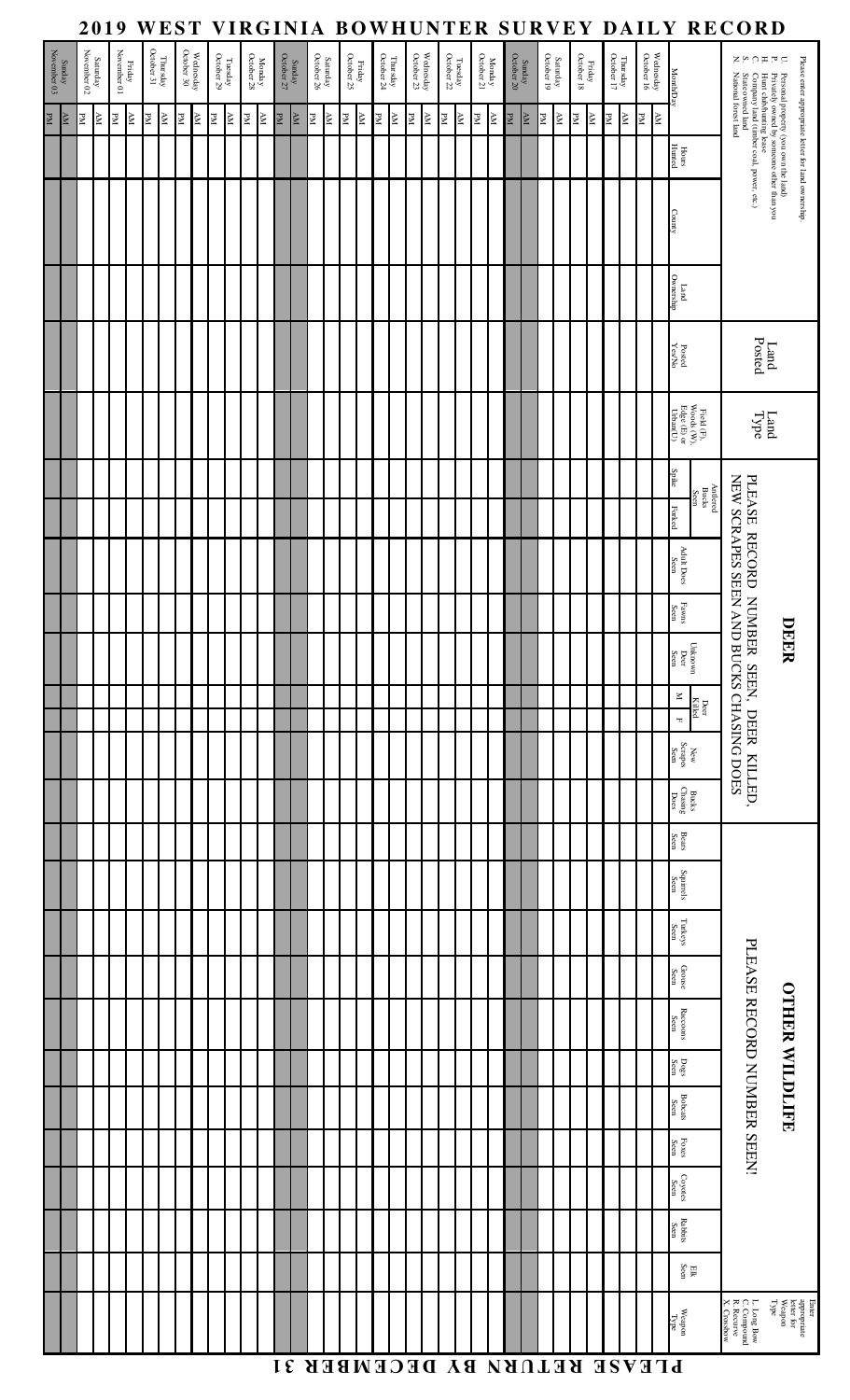| 2019 WEST VIRGINIA BOWHUNTER SURVEY DAILY RECORD |             |                        |                                                                      |    |                       |                     |                         |    |                       |                         |                                                                    |            |                       |                         |                       |            |                         |    |                       |                         |                                  |    |                                    |                         |                        |          |                       |             |                                                                                                                                                                                                            |                                                                                                                                                                         |                                                              |
|--------------------------------------------------|-------------|------------------------|----------------------------------------------------------------------|----|-----------------------|---------------------|-------------------------|----|-----------------------|-------------------------|--------------------------------------------------------------------|------------|-----------------------|-------------------------|-----------------------|------------|-------------------------|----|-----------------------|-------------------------|----------------------------------|----|------------------------------------|-------------------------|------------------------|----------|-----------------------|-------------|------------------------------------------------------------------------------------------------------------------------------------------------------------------------------------------------------------|-------------------------------------------------------------------------------------------------------------------------------------------------------------------------|--------------------------------------------------------------|
|                                                  | November 17 | Sunday                 | $\begin{array}{c} \text{Saturday} \\ \text{November 16} \end{array}$ |    | Friday<br>November 15 |                     | Thursday<br>November 14 |    | Wednesday November 13 |                         | $\begin{array}{c} \text{Tueday} \\ \text{November 12} \end{array}$ |            | Monday<br>November 11 |                         | Sunday<br>November 10 |            | Saturday<br>November 09 |    | Friday<br>November 08 |                         | Thursday $$\,$ November 07 $$\,$ |    | Wednesday<br>November 06           |                         | Tuesday<br>November 05 |          | Monday<br>November 04 |             | Month/Day                                                                                                                                                                                                  | コロコロット                                                                                                                                                                  | Please enter appropriate letter for land ownership.          |
|                                                  | PM          | $\mathbb{N}\mathbb{N}$ | PM                                                                   | NА | PМ                    | $\Delta \mathbf{M}$ | PМ                      | AM | PМ                    | $\overline{\mathbf{x}}$ | PМ                                                                 | ${\rm AM}$ | PМ                    | $\overline{\mathbf{K}}$ | $_{\rm PM}$           | ${\rm AM}$ | PМ                      | NА | PМ                    | $\overline{\mathbb{R}}$ | PМ                               | NА | PМ                                 | $\overline{\mathbb{R}}$ | PМ                     | NА<br>PМ |                       | $_{\rm AM}$ |                                                                                                                                                                                                            |                                                                                                                                                                         |                                                              |
|                                                  |             |                        |                                                                      |    |                       |                     |                         |    |                       |                         |                                                                    |            |                       |                         |                       |            |                         |    |                       |                         |                                  |    |                                    |                         |                        |          |                       |             | Hours<br>Hunted                                                                                                                                                                                            |                                                                                                                                                                         |                                                              |
|                                                  |             |                        |                                                                      |    |                       |                     |                         |    |                       |                         |                                                                    |            |                       |                         |                       |            |                         |    |                       |                         |                                  |    |                                    |                         |                        |          |                       |             | County                                                                                                                                                                                                     | Personal property (you own the kind)<br>Fivately owned by some<br>one other than you<br>Company land (timber coal, power, etc.)<br>State owned land<br>with forest land |                                                              |
|                                                  |             |                        |                                                                      |    |                       |                     |                         |    |                       |                         |                                                                    |            |                       |                         |                       |            |                         |    |                       |                         |                                  |    |                                    |                         |                        |          |                       |             | Land<br>Ownership                                                                                                                                                                                          |                                                                                                                                                                         |                                                              |
|                                                  |             |                        |                                                                      |    |                       |                     |                         |    |                       |                         |                                                                    |            |                       |                         |                       |            |                         |    |                       |                         |                                  |    |                                    |                         |                        |          |                       |             | $_{\rm PexNo}^{\rm Dord}$                                                                                                                                                                                  |                                                                                                                                                                         | Land<br>Posted                                               |
|                                                  |             |                        |                                                                      |    |                       |                     |                         |    |                       |                         |                                                                    |            |                       |                         |                       |            |                         |    |                       |                         |                                  |    |                                    |                         |                        |          |                       |             | $\begin{array}{l} \mathrm{Field} \left( \mathrm{F} \right), \\ \mathrm{Woods} \left( \mathrm{W} \right), \\ \mathrm{Edge} \left( \mathrm{E} \right) \mathrm{or} \\ \mathrm{Urban}(\mathrm{U}) \end{array}$ |                                                                                                                                                                         | Land<br>Type                                                 |
|                                                  |             |                        |                                                                      |    |                       |                     |                         |    |                       |                         |                                                                    |            |                       |                         |                       |            |                         |    |                       |                         |                                  |    |                                    |                         |                        |          |                       |             | Spike<br>Antlered<br>Bucks<br>Seen<br>Forked                                                                                                                                                               |                                                                                                                                                                         |                                                              |
|                                                  |             |                        |                                                                      |    |                       |                     |                         |    |                       |                         |                                                                    |            |                       |                         |                       |            |                         |    |                       |                         |                                  |    |                                    |                         |                        |          |                       |             | Adult Does<br>Seen                                                                                                                                                                                         | NEW SCRAPES SEEN AN<br>PLEASE RECORD NUMBER SEEN, DEER KILLED,                                                                                                          |                                                              |
|                                                  |             |                        |                                                                      |    |                       |                     |                         |    |                       |                         |                                                                    |            |                       |                         |                       |            |                         |    |                       |                         |                                  |    |                                    |                         |                        |          |                       |             | Fawns<br>Seen                                                                                                                                                                                              |                                                                                                                                                                         | $\blacksquare$                                               |
|                                                  |             |                        |                                                                      |    |                       |                     |                         |    |                       |                         |                                                                    |            |                       |                         |                       |            |                         |    |                       |                         |                                  |    |                                    |                         |                        |          |                       |             | Unknown<br>Deer<br>Seen                                                                                                                                                                                    |                                                                                                                                                                         | EER                                                          |
|                                                  |             |                        |                                                                      |    |                       |                     |                         |    |                       |                         |                                                                    |            |                       |                         |                       |            |                         |    |                       |                         |                                  |    |                                    |                         |                        |          |                       |             | $\leq$<br>Deer<br>Killed<br>$\blacksquare$                                                                                                                                                                 |                                                                                                                                                                         |                                                              |
|                                                  |             |                        |                                                                      |    |                       |                     |                         |    |                       |                         |                                                                    |            |                       |                         |                       |            |                         |    |                       |                         |                                  |    |                                    |                         |                        |          |                       |             | $\begin{array}{c} {\rm New} \\ {\rm Scapes} \end{array}$                                                                                                                                                   | D BUCKS CHASING DOES                                                                                                                                                    |                                                              |
|                                                  |             |                        |                                                                      |    |                       |                     |                         |    |                       |                         |                                                                    |            |                       |                         |                       |            |                         |    |                       |                         |                                  |    |                                    |                         |                        |          |                       |             | $\begin{array}{c} \text{Bucks} \\ \text{Chasing} \\ \text{Does} \end{array}$                                                                                                                               |                                                                                                                                                                         |                                                              |
|                                                  |             |                        |                                                                      |    |                       |                     |                         |    |                       |                         |                                                                    |            |                       |                         |                       |            |                         |    |                       |                         |                                  |    |                                    |                         |                        |          |                       |             | Bears<br>Seen                                                                                                                                                                                              |                                                                                                                                                                         |                                                              |
|                                                  |             |                        |                                                                      |    |                       |                     |                         |    |                       |                         |                                                                    |            |                       |                         |                       |            |                         |    |                       |                         |                                  |    |                                    |                         |                        |          |                       |             | $\begin{array}{c} \mbox{Squirels} \\ \mbox{Seen} \end{array}$                                                                                                                                              |                                                                                                                                                                         |                                                              |
|                                                  |             |                        |                                                                      |    |                       |                     |                         |    |                       |                         |                                                                    |            |                       |                         |                       |            |                         |    |                       |                         |                                  |    |                                    |                         |                        |          |                       |             | ${\rm Tu} {\rm key} {\rm s}$ Seen                                                                                                                                                                          |                                                                                                                                                                         |                                                              |
|                                                  |             |                        |                                                                      |    |                       |                     |                         |    |                       |                         |                                                                    |            |                       |                         |                       |            |                         |    |                       |                         |                                  |    |                                    |                         |                        |          |                       |             | $\rm{Grouse}$ $\rm{Seen}$                                                                                                                                                                                  | PLEASE RECORD NUMBER SEEN!                                                                                                                                              |                                                              |
|                                                  |             |                        |                                                                      |    |                       |                     |                         |    |                       |                         |                                                                    |            |                       |                         |                       |            |                         |    |                       |                         |                                  |    |                                    |                         |                        |          |                       |             | ${\bf R} {\rm accons}$ Seen                                                                                                                                                                                |                                                                                                                                                                         |                                                              |
|                                                  |             |                        |                                                                      |    |                       |                     |                         |    |                       |                         |                                                                    |            |                       |                         |                       |            |                         |    |                       |                         |                                  |    |                                    |                         |                        |          |                       |             | $_{\rm{Des}}^{\rm{Dogs}}$                                                                                                                                                                                  |                                                                                                                                                                         |                                                              |
|                                                  |             |                        |                                                                      |    |                       |                     |                         |    |                       |                         |                                                                    |            |                       |                         |                       |            |                         |    |                       |                         |                                  |    |                                    |                         |                        |          |                       |             | Bobcats<br>Seen                                                                                                                                                                                            |                                                                                                                                                                         | <b>OTHER WILDLIFE</b>                                        |
|                                                  |             |                        |                                                                      |    |                       |                     |                         |    |                       |                         |                                                                    |            |                       |                         |                       |            |                         |    |                       |                         |                                  |    |                                    |                         |                        |          |                       |             | $_{\mbox{Eocn}}$ Seen                                                                                                                                                                                      |                                                                                                                                                                         |                                                              |
|                                                  |             |                        |                                                                      |    |                       |                     |                         |    |                       |                         |                                                                    |            |                       |                         |                       |            |                         |    |                       |                         |                                  |    |                                    |                         |                        |          |                       |             | $\rm{Coyotes}$ . Seen                                                                                                                                                                                      |                                                                                                                                                                         |                                                              |
|                                                  |             |                        |                                                                      |    |                       |                     |                         |    |                       |                         |                                                                    |            |                       |                         |                       |            |                         |    |                       |                         |                                  |    |                                    |                         |                        |          |                       |             | Rabbits<br>Seen                                                                                                                                                                                            |                                                                                                                                                                         |                                                              |
|                                                  |             |                        |                                                                      |    |                       |                     |                         |    |                       |                         |                                                                    |            |                       |                         |                       |            |                         |    |                       |                         |                                  |    |                                    |                         |                        |          |                       |             | $_{\rm{EIR}}$ $_{\rm{Seen}}$                                                                                                                                                                               |                                                                                                                                                                         |                                                              |
|                                                  |             |                        |                                                                      |    |                       |                     |                         |    |                       |                         |                                                                    |            |                       |                         |                       |            |                         |    |                       |                         |                                  |    |                                    |                         |                        |          |                       |             | $\rm{Weapon}$<br>Type                                                                                                                                                                                      | L. Long Bow<br>C. Compound<br>R. Recurve<br>X. Crossbow                                                                                                                 | Enter<br>appropriate<br>letter for<br>Weapon<br>Type<br>Type |
|                                                  |             |                        |                                                                      |    |                       |                     |                         |    |                       |                         |                                                                    |            |                       |                         |                       |            |                         |    |                       |                         |                                  |    | <b>LEASE RETURN BY DECEMBER 31</b> |                         |                        |          |                       |             |                                                                                                                                                                                                            |                                                                                                                                                                         |                                                              |